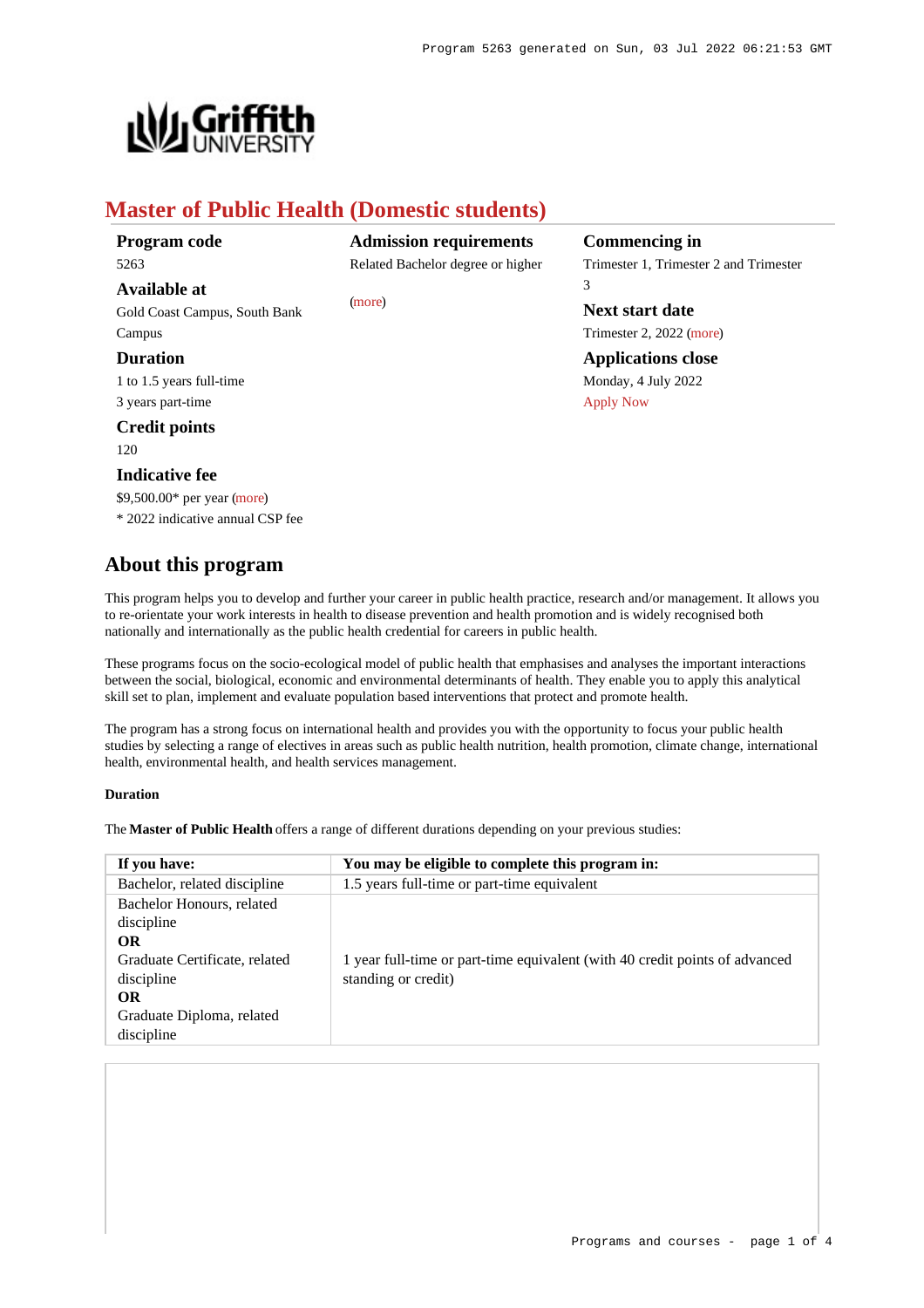| Code                                                                   | <b>Program title</b>                             | Campus                                  | <b>Intake</b>                                      |  |
|------------------------------------------------------------------------|--------------------------------------------------|-----------------------------------------|----------------------------------------------------|--|
| 3147                                                                   | Graduate Certificate in Public<br>Health         | Gold Coast, Online                      | Trimester 1, Trimester 2 and<br>Trimester 3        |  |
| 5263                                                                   | <b>Master of Public Health (this</b><br>program) | <b>Gold Coast, South</b><br><b>Bank</b> | Trimester 1, Trimester 2 and<br><b>Trimester 3</b> |  |
| 5725                                                                   | Master of Global Public Health                   | Gold Coast, Online                      | Trimester 1, Trimester 2 and<br>Trimester 3        |  |
| 4094                                                                   | Graduate Diploma of Public Health                | Gold Coast, Online                      | Exit point only                                    |  |
| Note: Progression is dependent upon satisfying admission requirements. |                                                  |                                         |                                                    |  |

[My attendance during the program](https://www148.griffith.edu.au/programs-courses/Program/5263/Overview/Domestic#attendance) **Attendance information**

# The Master of Public Health is offered full-time and part-time; fully online and on-campus.

You will be classed as a part-time student if you are enrolled in less than 30 credit points per trimester. As a part-time student, you will generally attend 6 hours of scheduled classes per week.

As a full-time student, you will generally attend 12 hours of scheduled classes per week throughout the trimester.

Classes may be scheduled during the day and evening throughout the week to accommodate part-time and working students unavailable to attend classes during the day.

The Master of Public Health is offered fully online. You can access course materials, participate in learning activities, lodge assessment items and access support services via [Learning@Griffith](https://learning.secure.griffith.edu.au/webapps/portal/frameset.jsp). There is no requirement for on-campus attendance and access to a reliable computer with internet connection is essential. If it suits you, some courses may be taken on-campus.

### **Studying amid COVID-19**

The University's Mandatory COVID-19 Vaccination or Testing policy is under review and consultation and will be suspended from 14/4/2022. Please visit [Studying amid COVID-19](https://www.griffith.edu.au/coronavirus/studying-amid-covid-19) for more information.

#### **Student Income Support**

To be classed as a full-time student, you are required to enrol in a minimum number of credit points each standard study period. The minimum credit points for full-time enrolment in this program is 30 credit points.

Trimester 1 and Trimester 2 are deemed standard study periods. As Trimester 3 is a non-standard study period, continuing students moving from one year to the next will not be required to study during this trimester to be eligible for student income support.

Domestic students who commence in Trimester 3 may be eligible for student income support from the onset of study provided they are enrolled full-time in this study period.

Please refer to the [Australian Government website](https://www.humanservices.gov.au/customer/dhs/centrelink) for more details.

#### **Work-integrated learning**

Work-integrated learning activities integrate theoretical learning with its application in the workplace. The inclusion of workintegrated learning activities in the degree program demonstrates Griffith's commitment to preparing its graduates for success in their working life.

In this program, students undertaking the coursework option must choose 7707MED Public Health Practice. Students taking the research option must choose the MPH dissertation. In addition, students have the option to choose 7417MED International Public Health Practice and/or 7418MED Asia-Pacific Public Health Field Tour as part of their advanced studies. These courses enable students to develop field research, investigation and analysis skills through experience of public health in practice. Students undertaking the 40 credit point MPH dissertation may undertake a supervised research project in conjunction with an industry partner.

# [My career opportunities](https://www148.griffith.edu.au/programs-courses/Program/5263/Overview/Domestic#opportunities)

# **My career opportunities**

There are diverse career opportunities for professionals interested in moving into the public health field, developing health research skills and/or furthering competency development in public health practice areas such as:

- international health
- humanitarian aid
- health program planning and evaluation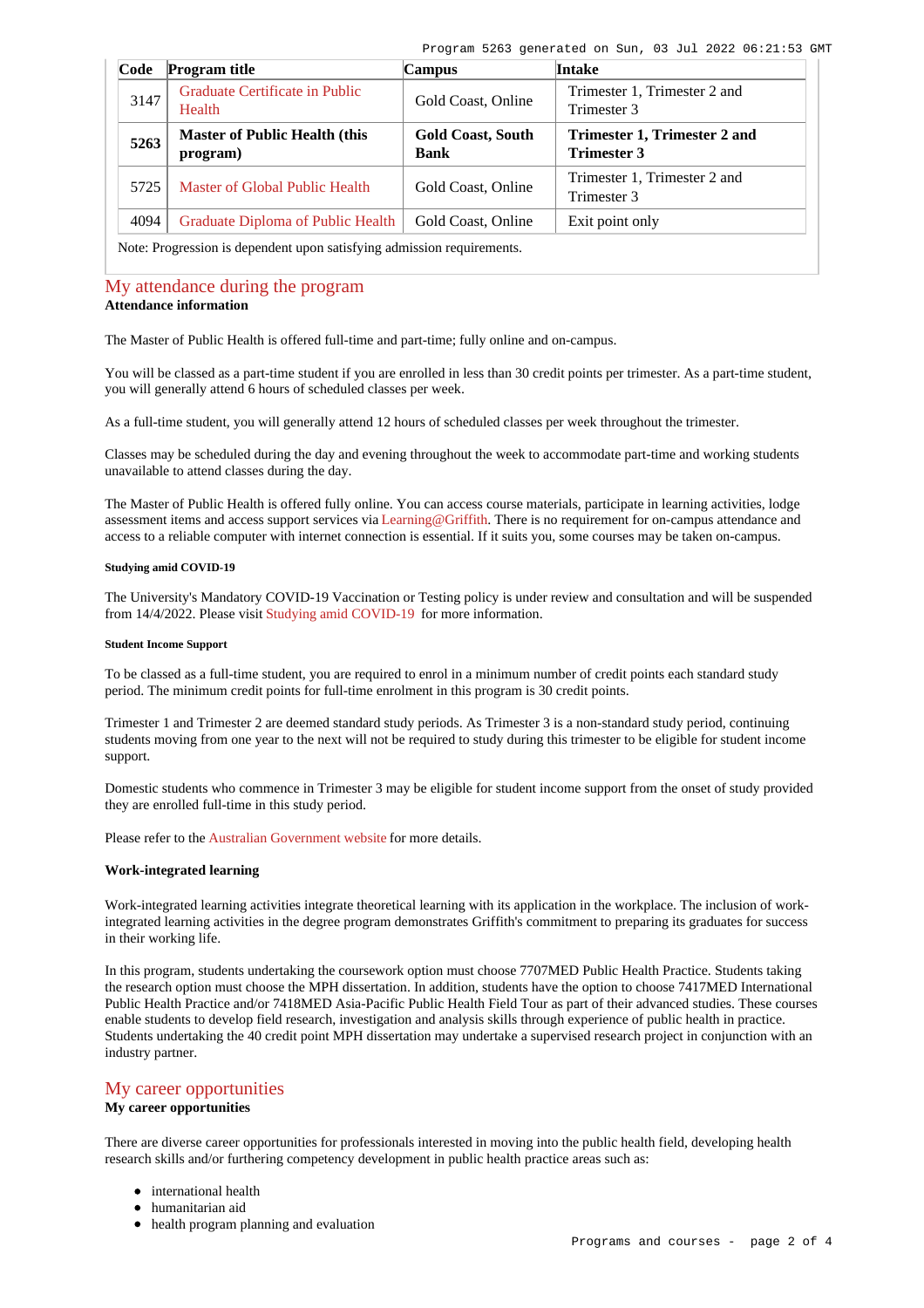- health promotion
- health policy
- epidemiology and biostatistics
- environmental health management
- maternal and child health
- public health nutrition.

You will be prepared for a variety of career opportunities with state and federal health departments, in public health units/teams, community health, local government, and in academia. Public health graduates are also highly sought after by NGO health agencies and international aid agencies.

# [Professional recognition](https://www148.griffith.edu.au/programs-courses/Program/5263/Overview/Domestic#recognition)

# **Professional recognition**

The following professional bodies recognise graduates of this award:

- Public Health Association of Australia (PHAA)
- Australian Health Promotion Association
- $\bullet$  International Union of Health Promotion and Education (IUHPE).

# [Placement requirements](https://www148.griffith.edu.au/programs-courses/Program/5263/Overview/Domestic#placement)

# **Professional Practice requirements**

There are placements associated with this program and before undertaking professional experience placements, all students in this program are required to have completed the following by the end of their first trimester of study:

- Vaccinations and Health Tests
- Licenses and Certificates
- Online Training
- Health Placement Requirements

Students should refer to the **checklist of professional practice requirements for their Health discipline** on the [Fit for](https://www.griffith.edu.au/griffith-health/fit-for-professional-practice) [Professional Practice website](https://www.griffith.edu.au/griffith-health/fit-for-professional-practice) for full details of the requirements regarding professional placement to ensure that they meet eligibility for placement.

# [Pathways to further study](https://www148.griffith.edu.au/programs-courses/Program/5263/Overview/Domestic#pathways)

# **Pathways to further study**

Students who successfully complete the Dissertation pathway in the Master of Public Health (5263), Master of International Public Health (5691) or Master of Global Public Health (5725) will be eligible to apply for entry to a Higher Degree Research (HDR) program. The level of achievement in the Dissertation and the overall Masters program will determine which HDR program the graduate is eligible to apply for entry.

#### [What are the fees?](https://www148.griffith.edu.au/programs-courses/Program/5263/Overview/Domestic#fees)

# **Commonwealth supported students**

- The fee is indicative of an annual full-time load (80 credit points) in a program categorized to one of the Australian Government's broad discipline areas (student contribution bands). A student's actual annual fee may vary in accordance with his or her choice of majors and electives. The Australian Government sets [student contribution](http://studyassist.gov.au/sites/studyassist/helppayingmyfees/csps/pages/student-contribution-amounts) [amounts](http://studyassist.gov.au/sites/studyassist/helppayingmyfees/csps/pages/student-contribution-amounts) on an annual basis.
- Find out more...

## **Fee-paying postgraduate (domestic) students**

#### **Indicative annual tuition fee**

The indicative annual tuition fee is calculated based on a standard full-time study load which is usually 80 credit points.

The indicative annual tuition fee is based on current conditions and available data and should only be used as a guide. These fees are reviewed annually and are subject to change.

### **Tuition fees**

- A fee-paying postgraduate student pays tuition fees.
- Students are liable for tuition fees for the courses they are enrolled in as at the census date.
- The tuition fee for students who commence their program prior to 2014 is charged according to the approved program fee for the trimester in which the student commenced the program.
- The tuition fee for students who commence their program from 2014 onwards is charged according to the approved program fee for the trimester in which the student is enrolled.
- [Find out more...](https://www148.griffith.edu.au/programs-courses/Program/5263/Overview/Domestic#whatAreTheFees)